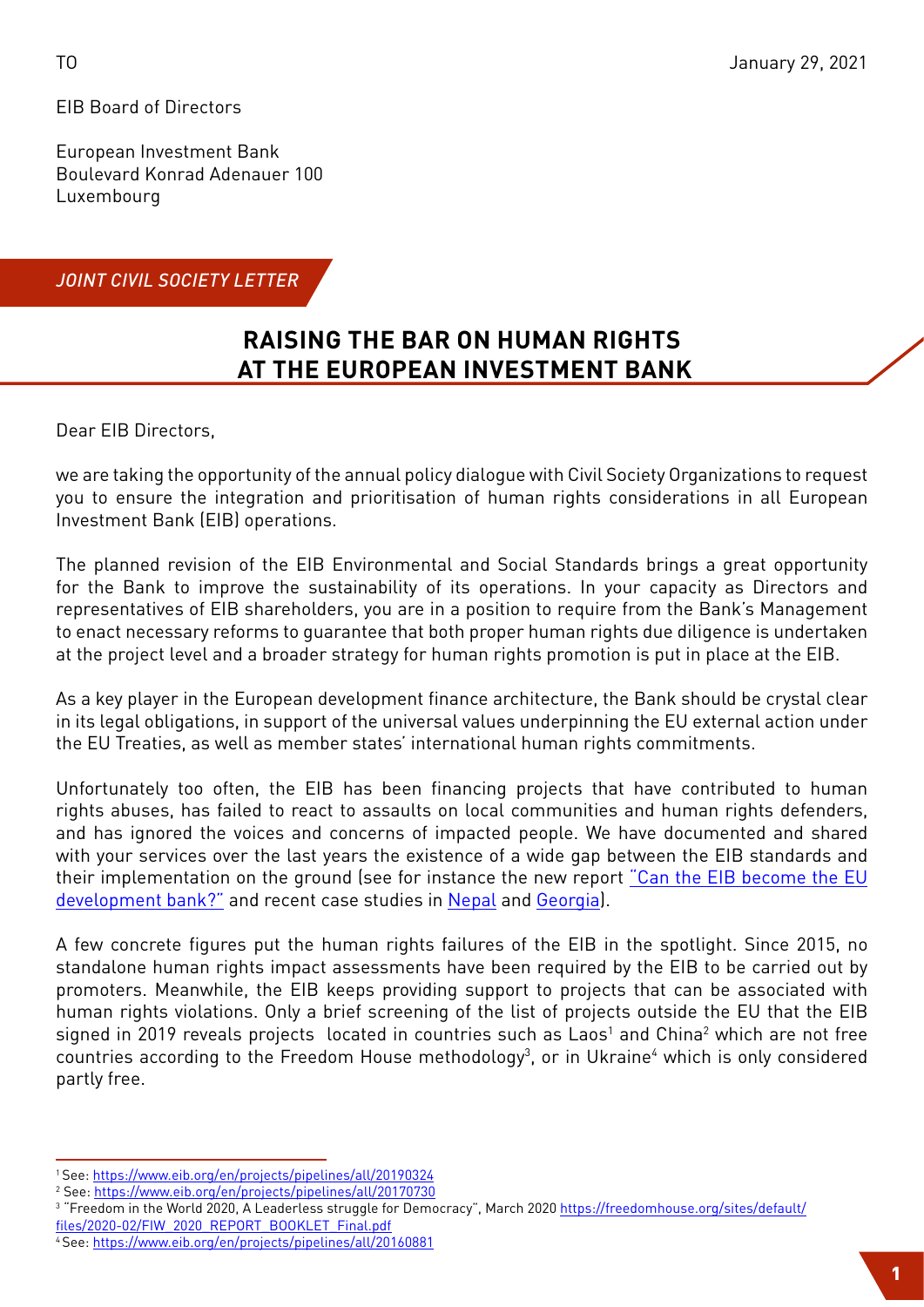The nature of certain EIB projects should also require a closer look in terms of their potential human rights impact. This includes the construction of metro lines in India<sup>5</sup> through the acquisition of about 44 hectares of land and permanent involuntary resettlement, and the construction of solar plants in Senegal<sup>6</sup> that will cause the economic displacement of almost 800 farmers or nomads. By not requiring proper due diligence from the promoters, the EIB implies that the quality of its projects did not make it necessary and that human rights considerations are already well embedded in its environmental and social due diligence process. This is particularly unsettling considering that at the same time more than 500 complaints have been submitted to the Bank regarding human rights abuses for only a single project in Kenya<sup>7</sup>. Given that the EIB provides financing in challenging human rights contexts, the EIB should be expected to scrutinise these parts of its portfolio carefully. In 2018, the Complaints Mechanism registered 108 new complaints, and 84 in 2019 (69% of them related to projects outside of the EU). At the beginning of 2020, 78% of open cases concerned the environmental, social and developmental impacts of EIB operations.

The EIB does not have a clear enough policy statement, an overarching human rights strategy or adequate systems at the project level. The existing social safeguards neither sufficiently prevent intimidation, threats and forced evictions nor protect the existence and well being of the most vulnerable project stakeholders.

Hence, we take this opportunity to share with you our key recommendations in light of the upcoming review of the EIB environmental and social standards:

## **1 DEVELOP A SOLID THREE PILLAR HUMAN RIGHTS FRAMEWORK**



**A new Human Rights Strategy.** This overarching strategy should integrate specific policies on human rights defenders (see demand 3 below) and explain how human rights specific risks and impacts are considered, prevented and mitigated at all stages of the project cycle, and describe how the Bank will promote a human rights-based approach among its stakeholders, clients and counterparts. The strategy should foresee extra staff resources and expertise on Human Rights. It should duly take into account the EIB Gender Strategy.

**A sound system of human rights due diligence at project level all through the project cycle,** via dedicated ex-ante screening and Human Rights risk assessment conducted by the bank, and with participatory Human Rights impact assessment to be required from the client when risks are identified. This sound system commands in addition continuous monitoring of the situation on the ground in order to ensure that projects respect the core principles and norms that have to shape the EU external action including by ensuring that the EU activities do not directly or indirectly contribute to Human Rights violations. This due diligence system should be integrated into a new Standard on human rights due diligence.

<sup>5</sup> See:<https://www.eib.org/en/projects/pipelines/all/20160327>

<sup>6</sup> See:<https://www.eib.org/en/projects/pipelines/all/20170458>

<sup>&</sup>lt;sup>7</sup> The project in question is: [https://www.eib.org/en/projects/pipelines/all/20140546.](https://www.eib.org/en/projects/pipelines/all/20140546) Complaints were grouped and the information about the exact number of complainants is not published, what is an additional transparency issue. Nevertheless, CEE Bankwatch Network obtained the confirmation from the EIB CM that only under the case [SG/E/2018/44](https://www.eib.org/en/about/accountability/complaints/cases/mombasa-port-access-road) there are more 250 complaints. There has also been a mediation conducted covering another 316 complainants.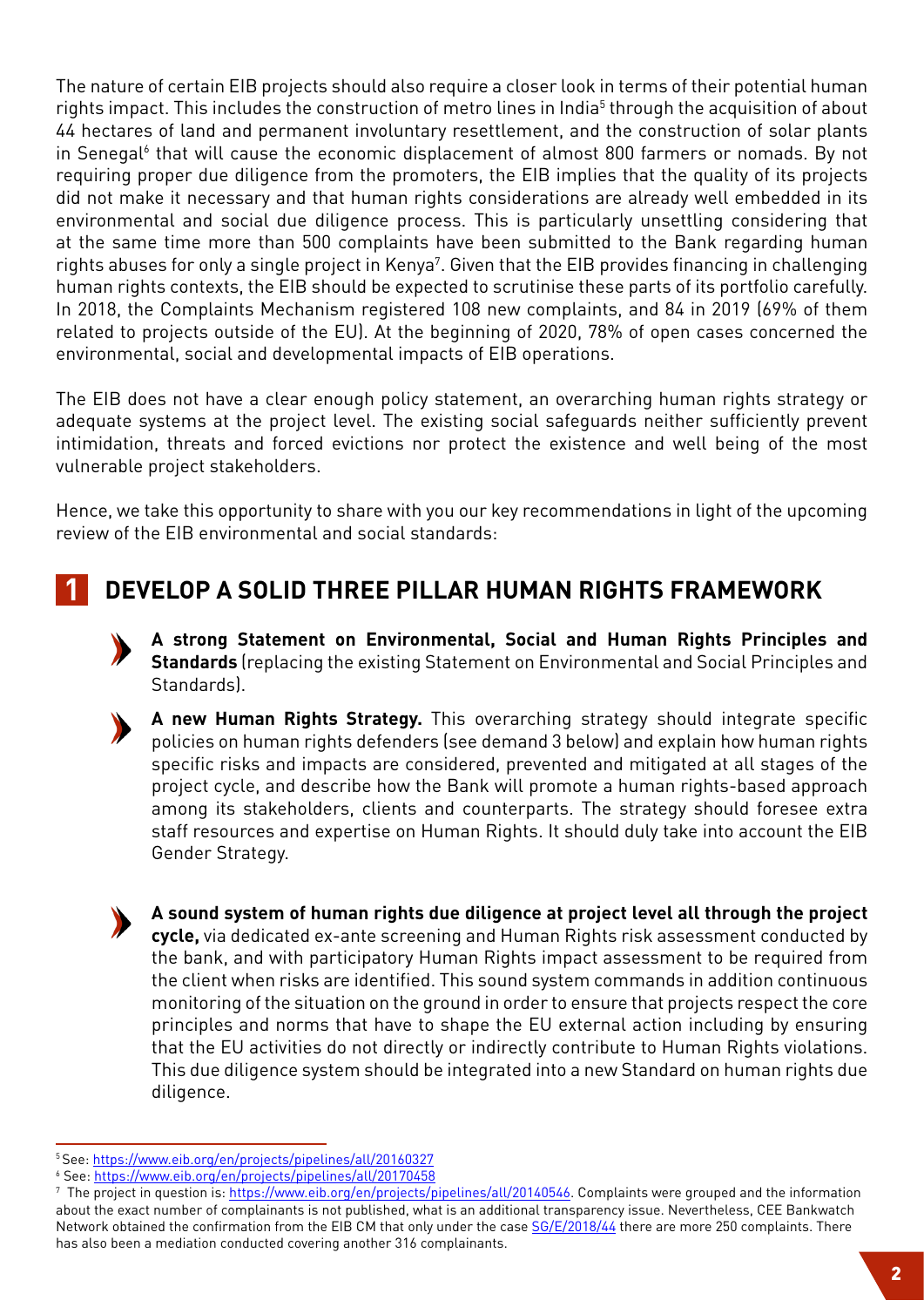## **2 ENHANCE STAKEHOLDER ENGAGEMENT & PUBLIC PARTICIPATION**



The EIB must enhance participation and ensure that **local communities and people affected by its operations are meaningfully consulted at the project level. The EIB must also ensure that local communities are fully informed about the project, their rights and procedures** and have knowledge about and access to an **effective and independent complaints mechanism** (an independent project grievance mechanism, a reinforced EIB Complaints Mechanism and access to the European Ombudsman), including the right to effective redress. Consultation processes need to be gender-sensitive.



The right to **free, prior and informed consent** (FPIC) should be implemented in a transparent and systematic manner, documented publicly in project documentation, and extended to all affected communities in cases of land and natural resource-based investments, in line with the most progressive practices.



## **3 PROTECT HUMAN RIGHTS DEFENDERS**

The EIB should **develop specific policies on human rights defenders and protocols to prevent and respond to risks of reprisals.** The bank itself should undertake robust contextual and project-related due diligence to prevent, identify and mitigate human rights impacts and threats to defenders. This should involve consultation with human rights defenders during the bank's human rights risk assessment. The EIB should publicly acknowledge the legitimacy of human rights defenders and the work they carry out.



The EIB should **respond in a timely and effective manner** (including publicly where appropriate) to **any threats or attacks** carried out in reprisal, in consultation with the defender/s at risk, to prevent future attacks, and ensure the accountability of those at fault. This also includes potential sanctions, withholding of disbursements or cancellation of contracts and disqualification of parties identified as responsible for the reprisals from entering into a contractual relationship with the EIB in the future.

During this time of crisis, and considering the central role that the EIB will play in the economic recovery plans and the European Green Deal in the EU and beyond, we call on you to take concrete steps to support and respect human rights and contribute to social and environmental justice for all.

We thank you very much for considering these issues as a matter of urgency.

Yours sincerely,